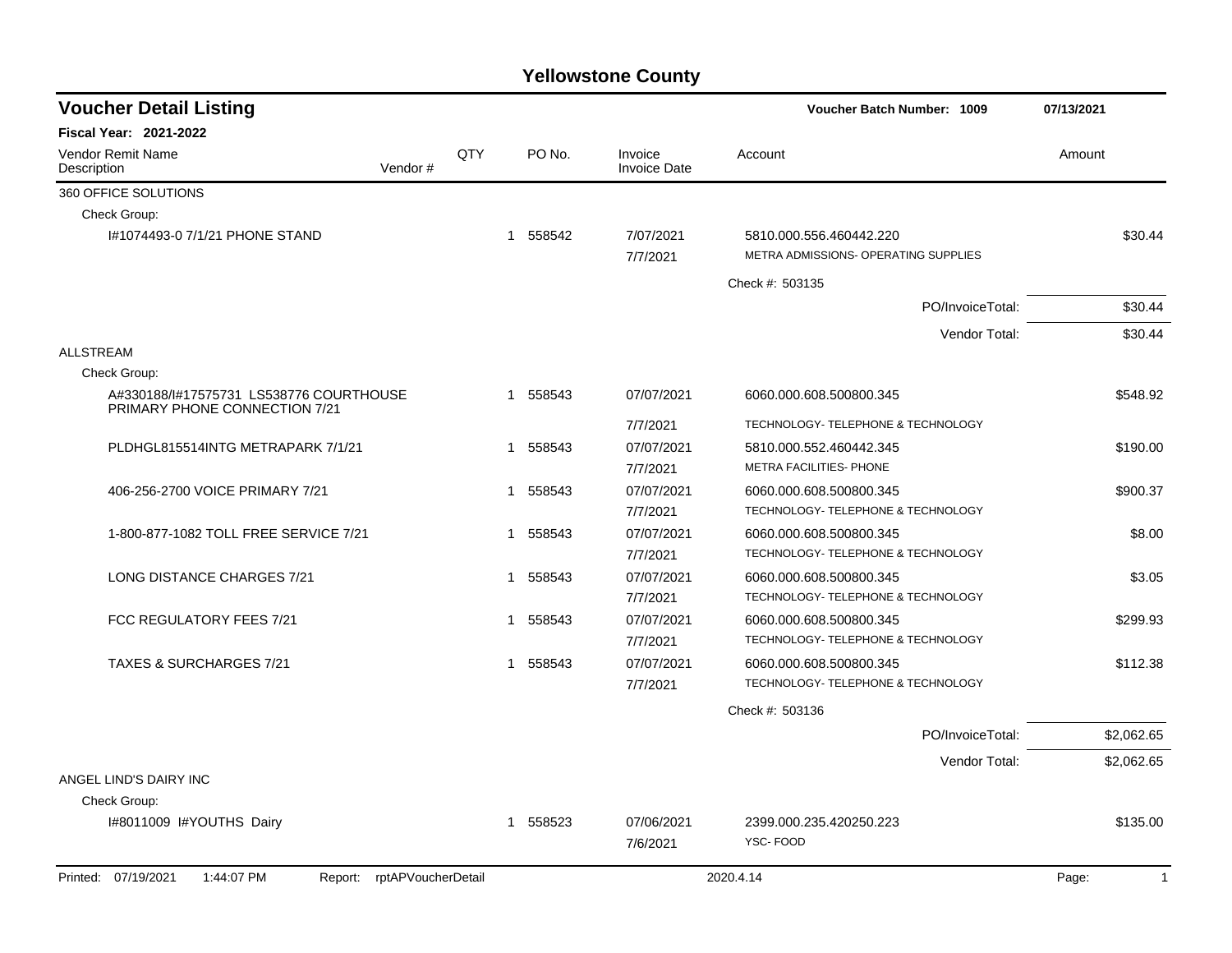| <b>Voucher Detail Listing</b>                                               |                            |     |          |                                | Voucher Batch Number: 1009                                | 07/13/2021       |                         |
|-----------------------------------------------------------------------------|----------------------------|-----|----------|--------------------------------|-----------------------------------------------------------|------------------|-------------------------|
| Fiscal Year: 2021-2022                                                      |                            |     |          |                                |                                                           |                  |                         |
| Vendor Remit Name<br>Description                                            | Vendor#                    | QTY | PO No.   | Invoice<br><b>Invoice Date</b> | Account                                                   |                  | Amount                  |
|                                                                             |                            |     |          |                                | Check #: 503137                                           |                  |                         |
|                                                                             |                            |     |          |                                |                                                           | PO/InvoiceTotal: | \$135.00                |
| Check Group:                                                                |                            |     |          |                                |                                                           |                  |                         |
| I#8011043 A#YOUTHS Dairy                                                    |                            |     | 1 558531 | 07/07/2021<br>7/7/2021         | 2399.000.235.420250.223<br>YSC-FOOD                       |                  | \$99.94                 |
|                                                                             |                            |     |          |                                | Check #: 503137                                           |                  |                         |
|                                                                             |                            |     |          |                                |                                                           | PO/InvoiceTotal: | \$99.94                 |
|                                                                             |                            |     |          |                                |                                                           | Vendor Total:    | \$234.94                |
| <b>BIG SKY LINEN SUPPLY</b>                                                 | 001710                     |     |          |                                |                                                           |                  |                         |
| Check Group:                                                                |                            |     |          |                                |                                                           |                  |                         |
| I#0494969 Floor Mats                                                        |                            |     | 1 558520 | 07/06/2021<br>7/6/2021         | 2140.000.403.431100.366<br>WEED- REPAIR & MAINT BUILDINGS |                  | \$35.12                 |
|                                                                             |                            |     |          |                                | Check #: 503138                                           |                  |                         |
|                                                                             |                            |     |          |                                |                                                           | PO/InvoiceTotal: | \$35.12                 |
|                                                                             |                            |     |          |                                |                                                           |                  |                         |
| <b>BILLINGS POLICE DEPT</b>                                                 | 035421                     |     |          |                                |                                                           | Vendor Total:    | \$35.12                 |
| Check Group:                                                                |                            |     |          |                                |                                                           |                  |                         |
| I#INV-0000002595; County portion Penlink software sub<br>$6/1/21 - 5/31/22$ |                            |     | 1 558521 | 07/06/2021                     | 2300.000.131.420140.368                                   |                  | \$1,569.79              |
|                                                                             |                            |     |          | 7/6/2021                       | DETECTIVES-SOFTWARE/HARDWARE MAINT                        |                  |                         |
|                                                                             |                            |     |          |                                | Check #: 503139                                           |                  |                         |
|                                                                             |                            |     |          |                                |                                                           | PO/InvoiceTotal: | \$1,569.79              |
|                                                                             |                            |     |          |                                |                                                           | Vendor Total:    | \$1,569.79              |
| <b>BORDER STATE ELECTRIC</b>                                                | 001979                     |     |          |                                |                                                           |                  |                         |
| Check Group:                                                                |                            |     |          |                                |                                                           |                  |                         |
| I#922377721 7/2/21 NEW STALL BARN CAMP GROUND<br><b>POWER</b>               |                            |     | 1 558534 | 07/07/2021                     | 5811.000.552.460442.365                                   |                  | \$7,613.93              |
|                                                                             |                            |     |          | 7/7/2021                       | FACILITIES- GROUND MAINT                                  |                  |                         |
|                                                                             |                            |     |          |                                | Check #: 503140                                           |                  |                         |
|                                                                             |                            |     |          |                                |                                                           | PO/InvoiceTotal: | \$7,613.93              |
|                                                                             |                            |     |          |                                |                                                           | Vendor Total:    | \$7,613.93              |
| Printed: 07/19/2021<br>1:44:07 PM                                           | Report: rptAPVoucherDetail |     |          |                                | 2020.4.14                                                 |                  | $\overline{2}$<br>Page: |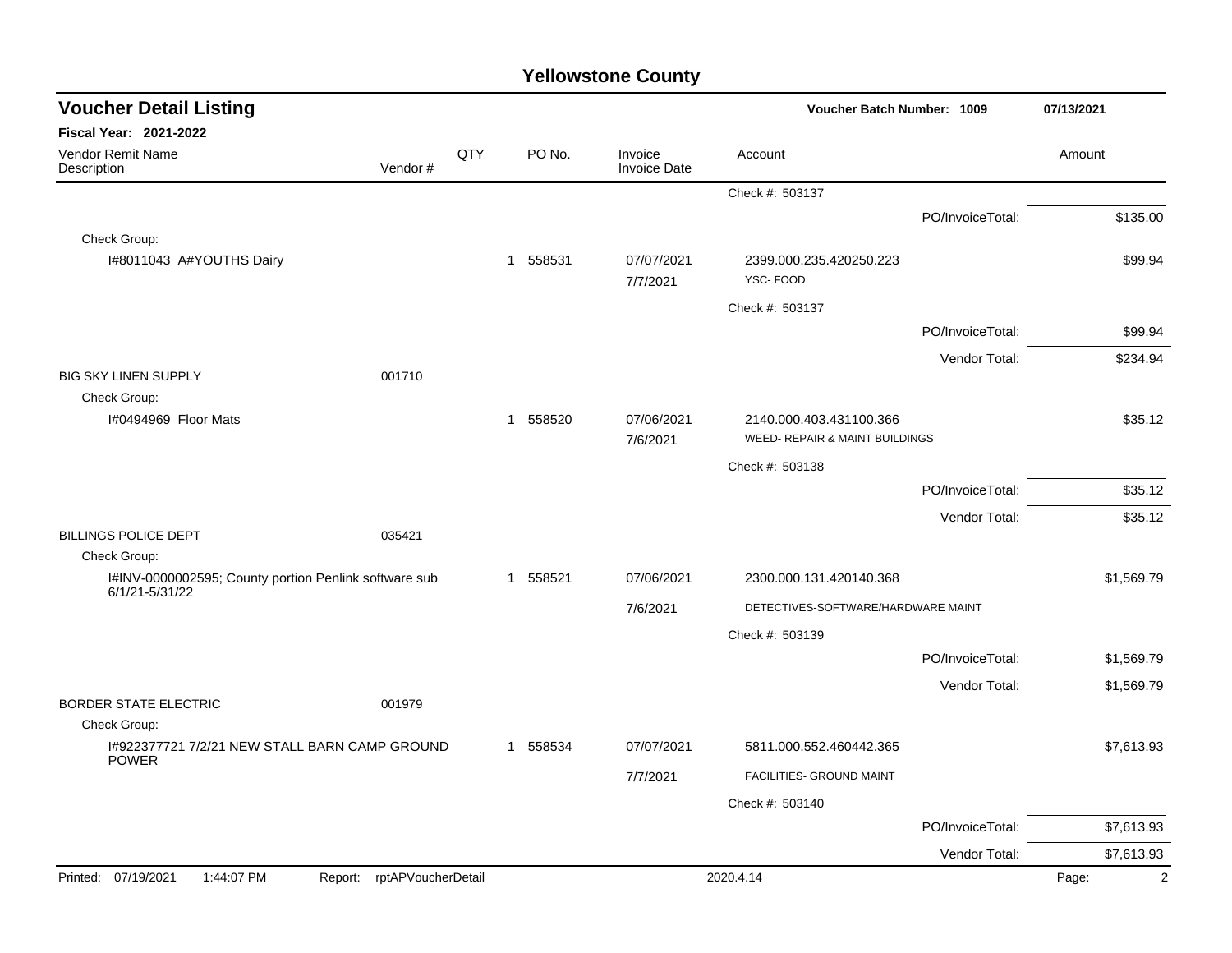| <b>Voucher Detail Listing</b>                         |                            |     |          |                                | Voucher Batch Number: 1009                                                | 07/13/2021  |
|-------------------------------------------------------|----------------------------|-----|----------|--------------------------------|---------------------------------------------------------------------------|-------------|
| <b>Fiscal Year: 2021-2022</b>                         |                            |     |          |                                |                                                                           |             |
| <b>Vendor Remit Name</b><br>Description               | Vendor#                    | QTY | PO No.   | Invoice<br><b>Invoice Date</b> | Account                                                                   | Amount      |
| ECOLAB PEST ELIMINATION DIVISION                      |                            |     |          |                                |                                                                           |             |
| Check Group:                                          |                            |     |          |                                |                                                                           |             |
| I#2442967 A#YOUT0001-0001 Wasp spray                  |                            |     | 1 558533 | 07/07/2021<br>7/7/2021         | 2399.000.235.420250.360<br>YSC- REPAIRS & MAINT SERVICE                   | \$60.00     |
|                                                       |                            |     |          |                                | Check #: 503141                                                           |             |
|                                                       |                            |     |          |                                | PO/InvoiceTotal:                                                          | \$60.00     |
|                                                       |                            |     |          |                                | Vendor Total:                                                             | \$60.00     |
| HRDC DISTRICT 7                                       | 041163                     |     |          |                                |                                                                           |             |
| Check Group:                                          |                            |     |          |                                |                                                                           |             |
| SUPPORT 7/21 - 9/21 1st Quarter/YR 3                  |                            |     | 1 558538 | 07/07/2021<br>7/7/2021         | 1000.000.302.450130.398<br>GENERAL RELIEF- VARIABLE CONTRACT SERVICE      | \$27,500.00 |
| ADMIN 7/21-9/21                                       |                            |     | 1 558538 | 07/07/2021<br>7/7/2021         | 1000.000.302.450130.347<br><b>GENERAL RELIEF- ADMINISTRATION SERVICES</b> | \$6,875.00  |
|                                                       |                            |     |          |                                | Check #: 503142                                                           |             |
|                                                       |                            |     |          |                                | PO/InvoiceTotal:                                                          | \$34,375.00 |
|                                                       |                            |     |          |                                | Vendor Total:                                                             | \$34,375.00 |
| JUSTICE SYSTEMS INC                                   | 046683                     |     |          |                                |                                                                           |             |
| Check Group:                                          |                            |     |          |                                |                                                                           |             |
| I#INV115385 - FullCourt Software Maint 7/1/21-6/30/22 |                            |     | 1 558530 | 07/07/2021<br>7/7/2021         | 1000.000.121.410340.368<br>JP- SOFTWARE/HARDWARE MAINT                    | \$525.00    |
| I#INV115385 - Import/Export M&S 7/1/21-6/30/22        |                            |     | 1 558530 | 07/07/2021                     | 1000.000.121.410340.368                                                   | \$750.00    |
|                                                       |                            |     |          | 7/7/2021                       | JP- SOFTWARE/HARDWARE MAINT                                               |             |
|                                                       |                            |     |          |                                | Check #: 503143                                                           |             |
|                                                       |                            |     |          |                                | PO/InvoiceTotal:                                                          | \$1,275.00  |
|                                                       |                            |     |          |                                | Vendor Total:                                                             | \$1,275.00  |
| KINGS ACE HARDWARE, STATE<br>Check Group:             |                            |     |          |                                |                                                                           |             |
| I#741859/2 A#200416 Sun Screen/wasp killer            |                            |     | 1 558532 | 07/07/2021<br>7/7/2021         | 2399.000.235.420250.360<br>YSC- REPAIRS & MAINT SERVICE                   | \$27.95     |
|                                                       |                            |     |          |                                | Check #: 503144                                                           |             |
| Printed: 07/19/2021<br>1:44:07 PM                     | Report: rptAPVoucherDetail |     |          |                                | 2020.4.14                                                                 | 3<br>Page:  |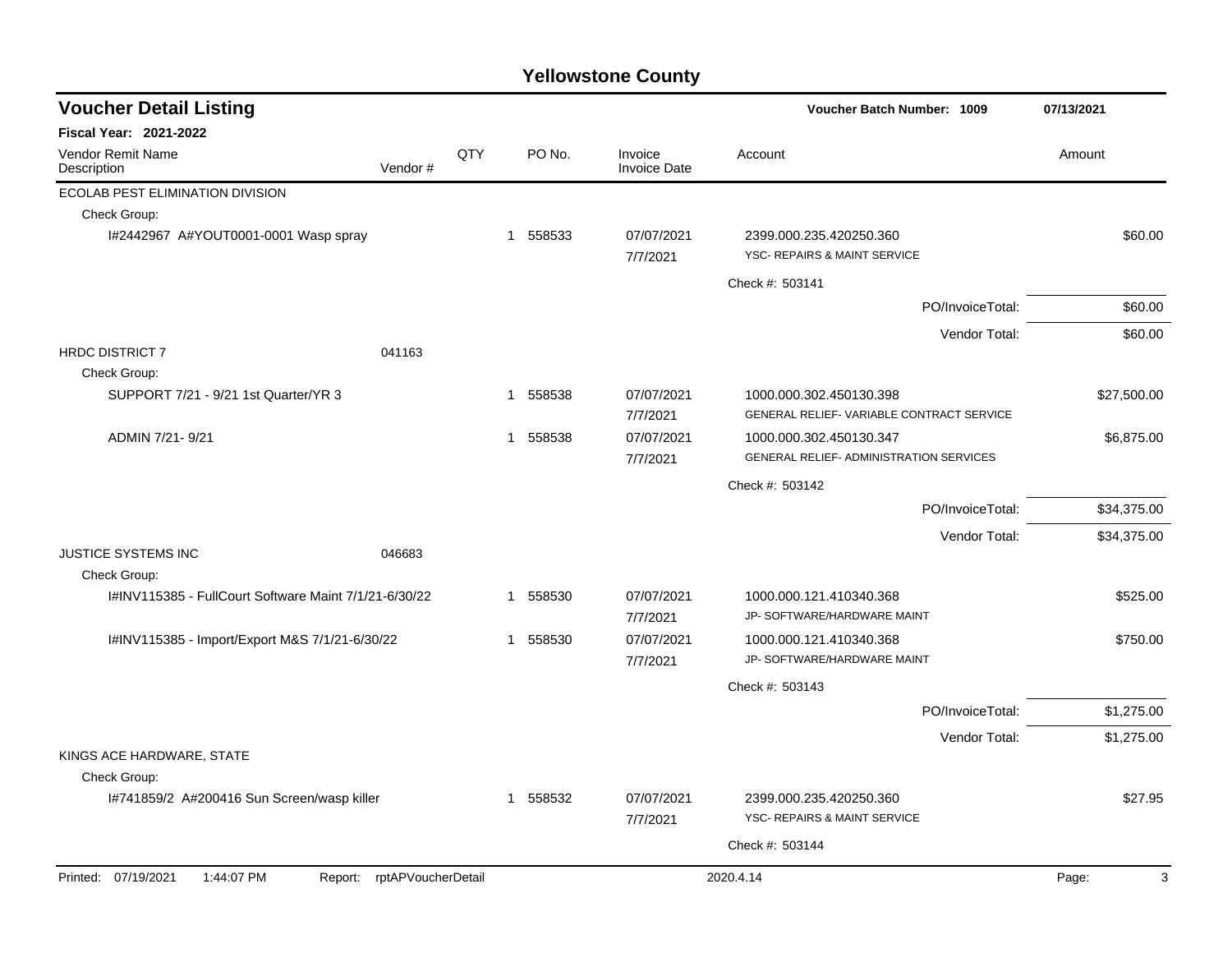| <b>Voucher Detail Listing</b>                                      |     |                        |                                | Voucher Batch Number: 1009                  |                  | 07/13/2021 |
|--------------------------------------------------------------------|-----|------------------------|--------------------------------|---------------------------------------------|------------------|------------|
| Fiscal Year: 2021-2022                                             |     |                        |                                |                                             |                  |            |
| Vendor Remit Name<br>Vendor#<br>Description                        | QTY | PO No.                 | Invoice<br><b>Invoice Date</b> | Account                                     |                  | Amount     |
|                                                                    |     |                        |                                |                                             | PO/InvoiceTotal: | \$27.95    |
|                                                                    |     |                        |                                |                                             | Vendor Total:    | \$27.95    |
| MASTERCARD SHERIFF DEPT TRAINING 1                                 |     |                        |                                |                                             |                  |            |
| Check Group: SHERIFF DEPT<br><b>TRAININ</b>                        |     |                        |                                |                                             |                  |            |
| A#6030: Red Dot Inst School Nunn CO 8/23-25/21 S.W.                |     | 1 558525               | 07/06/2021                     | 2300.000.130.420110.380                     |                  | \$520.00   |
| MASTERCARD<br><b>P-Card Payee:</b>                                 |     |                        | 7/6/2021                       | <b>ADMIN-TRAINING</b>                       |                  |            |
| A#6030: FBINAA Whitefish 9/26-29/21 K.O.                           |     | 558525<br>$\mathbf{1}$ | 07/06/2021                     | 2300.000.130.420110.380                     |                  | \$180.00   |
| <b>P-Card Payee:</b><br>MASTERCARD                                 |     |                        | 7/6/2021                       | <b>ADMIN-TRAINING</b>                       |                  |            |
|                                                                    |     |                        |                                | Check #: 503154                             |                  |            |
|                                                                    |     |                        |                                |                                             | PO/InvoiceTotal: | \$700.00   |
|                                                                    |     |                        |                                |                                             | Vendor Total:    | \$700.00   |
| METRAPARK PETTY CASH<br>011084                                     |     |                        |                                |                                             |                  |            |
| Check Group:                                                       |     |                        |                                |                                             |                  |            |
| 7/7 MT FAIR ADMIN PETTY CASH                                       |     | 558537<br>$\mathbf{1}$ | 07/07/2021<br>7/7/2021         | 5810.000.000.010300.000<br>METRA PETTY CASH |                  | \$500.00   |
|                                                                    |     |                        |                                | Check #: 503145                             |                  |            |
|                                                                    |     |                        |                                |                                             | PO/InvoiceTotal: | \$500.00   |
|                                                                    |     |                        |                                |                                             | Vendor Total:    | \$500.00   |
| <b>SECURE WARRANT</b>                                              |     |                        |                                |                                             |                  |            |
| Check Group:                                                       |     |                        |                                |                                             |                  |            |
| I#164; Annual subscription 7/1/21-6/30/22                          |     | 1 558527               | 07/06/2021                     | 2300.000.131.420140.368                     |                  | \$8,000.00 |
|                                                                    |     |                        | 7/6/2021                       | DETECTIVES-SOFTWARE/HARDWARE MAINT          |                  |            |
|                                                                    |     |                        |                                | Check #: 503146                             |                  |            |
|                                                                    |     |                        |                                |                                             | PO/InvoiceTotal: | \$8,000.00 |
|                                                                    |     |                        |                                |                                             | Vendor Total:    | \$8,000.00 |
| SHERWIN-WILLIAMS CO<br>005670<br>Check Group:                      |     |                        |                                |                                             |                  |            |
| 1#4137-0 HANDICAP PAINT                                            |     | 558535<br>$\mathbf{1}$ | 07/07/2021                     | 5811.000.552.460442.365                     |                  | \$309.89   |
|                                                                    |     |                        | 7/7/2021                       | FACILITIES- GROUND MAINT                    |                  |            |
| Printed: 07/19/2021<br>1:44:07 PM<br>rptAPVoucherDetail<br>Report: |     |                        |                                | 2020.4.14                                   |                  | Page:<br>4 |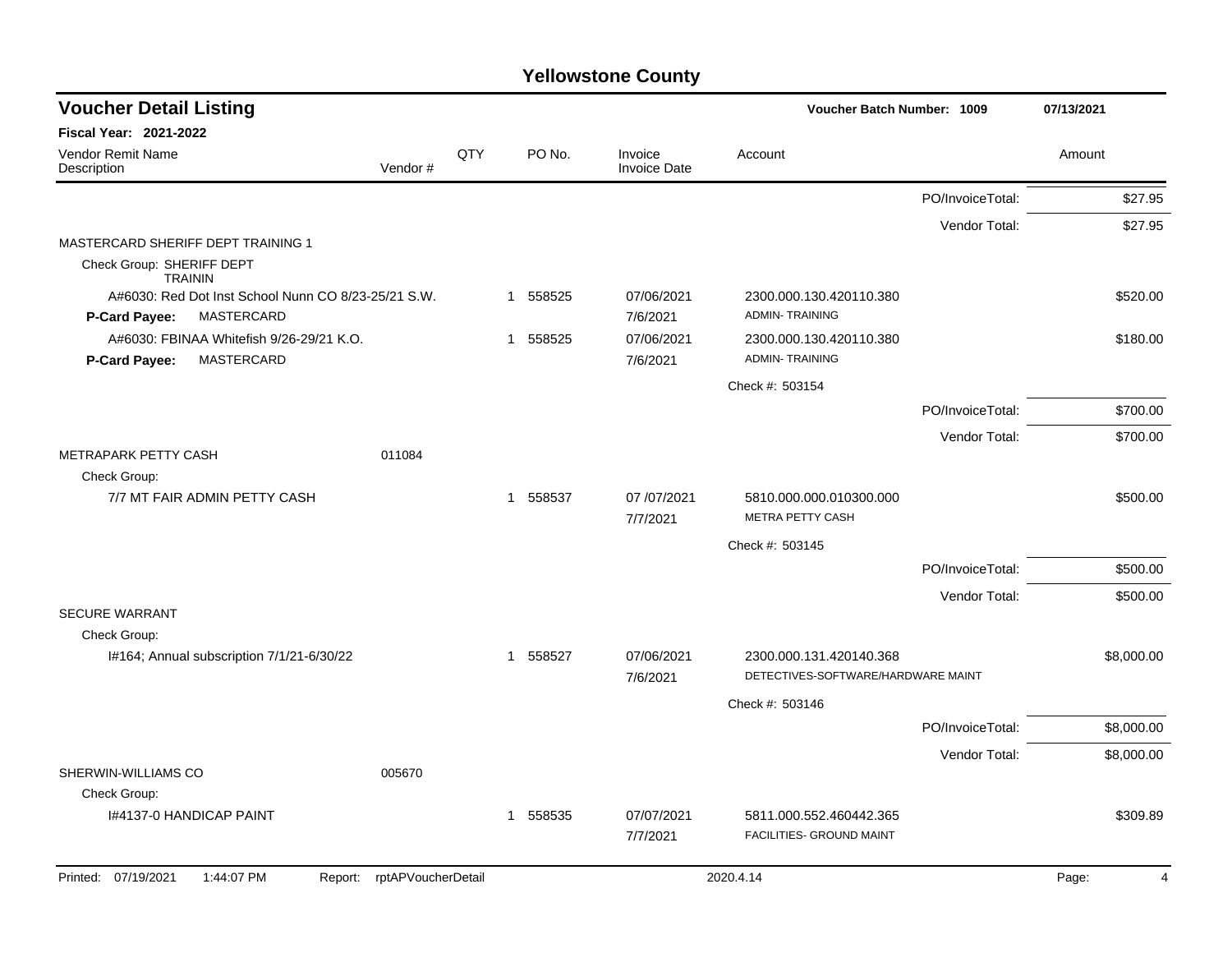| <b>Voucher Detail Listing</b>                       |                            |     |                        |                                | <b>Voucher Batch Number: 1009</b>                          | 07/13/2021       |             |
|-----------------------------------------------------|----------------------------|-----|------------------------|--------------------------------|------------------------------------------------------------|------------------|-------------|
| Fiscal Year: 2021-2022                              |                            |     |                        |                                |                                                            |                  |             |
| <b>Vendor Remit Name</b><br>Description             | Vendor#                    | QTY | PO No.                 | Invoice<br><b>Invoice Date</b> | Account                                                    |                  | Amount      |
|                                                     |                            |     |                        |                                | Check #: 503147                                            |                  |             |
|                                                     |                            |     |                        |                                |                                                            | PO/InvoiceTotal: | \$309.89    |
|                                                     |                            |     |                        |                                |                                                            | Vendor Total:    | \$309.89    |
| ST OF MT DEPT OF JUSTICE<br>Check Group:            | 037163                     |     |                        |                                |                                                            |                  |             |
| I#2022-6-130; CJIN services contract 7/1/21-6/30/22 |                            |     | 1 558522               | 07/06/2021<br>7/6/2021         | 2300.000.134.420170.398<br>CONTRACT- CJIN DOJ              |                  | \$30,086.76 |
|                                                     |                            |     |                        |                                | Check #: 503148                                            |                  |             |
|                                                     |                            |     |                        |                                |                                                            | PO/InvoiceTotal: | \$30,086.76 |
| Check Group:<br>I#2022-6-132 - CJIN FY 2021-2022    |                            |     | 1 558529               | 07/07/2021<br>7/7/2021         | 1000.000.121.410340.368<br>JP- SOFTWARE/HARDWARE MAINT     |                  | \$326.22    |
|                                                     |                            |     |                        |                                | Check #: 503148                                            |                  |             |
|                                                     |                            |     |                        |                                |                                                            | PO/InvoiceTotal: | \$326.22    |
|                                                     |                            |     |                        |                                |                                                            | Vendor Total:    | \$30,412.98 |
| STARPLEX CORPORATION<br>Check Group:                | 042999                     |     |                        |                                |                                                            |                  |             |
| I#51202 7/4/21 J JOHNSON CLEANING                   |                            |     | 558539<br>$\mathbf{1}$ | 07/07/2021<br>7/7/2021         | 5810.000.554.460442.367<br>METRA EVENTS- JANITORIAL        |                  | \$2,939.30  |
| 1#607400 7/4/21 VIP LOT J JOHNSON                   |                            |     | 1 558539               | 07/07/2021<br>7/7/2021         | 5810.000.554.460443.398<br>N PARKING LOT- SECURITY         |                  | \$67.00     |
|                                                     |                            |     |                        |                                | Check #: 503149                                            |                  |             |
|                                                     |                            |     |                        |                                |                                                            | PO/InvoiceTotal: | \$3,006.30  |
|                                                     |                            |     |                        |                                |                                                            | Vendor Total:    | \$3,006.30  |
| <b>VERIZON WIRELESS</b><br>Check Group:             |                            |     |                        |                                |                                                            |                  |             |
| A#742043964 I#9882635460; MDT 6/24-7/23/21          |                            |     | 558524<br>1            | 07/06/2021<br>7/6/2021         | 2300.000.132.420150.368<br>PATROL- SOFTWARE/HARDWARE MAINT |                  | \$2,016.25  |
|                                                     |                            |     |                        |                                | Check #: 503150                                            |                  |             |
|                                                     |                            |     |                        |                                |                                                            | PO/InvoiceTotal: | \$2,016.25  |
| Printed: 07/19/2021<br>1:44:07 PM                   | Report: rptAPVoucherDetail |     |                        |                                | 2020.4.14                                                  |                  | Page:<br>5  |